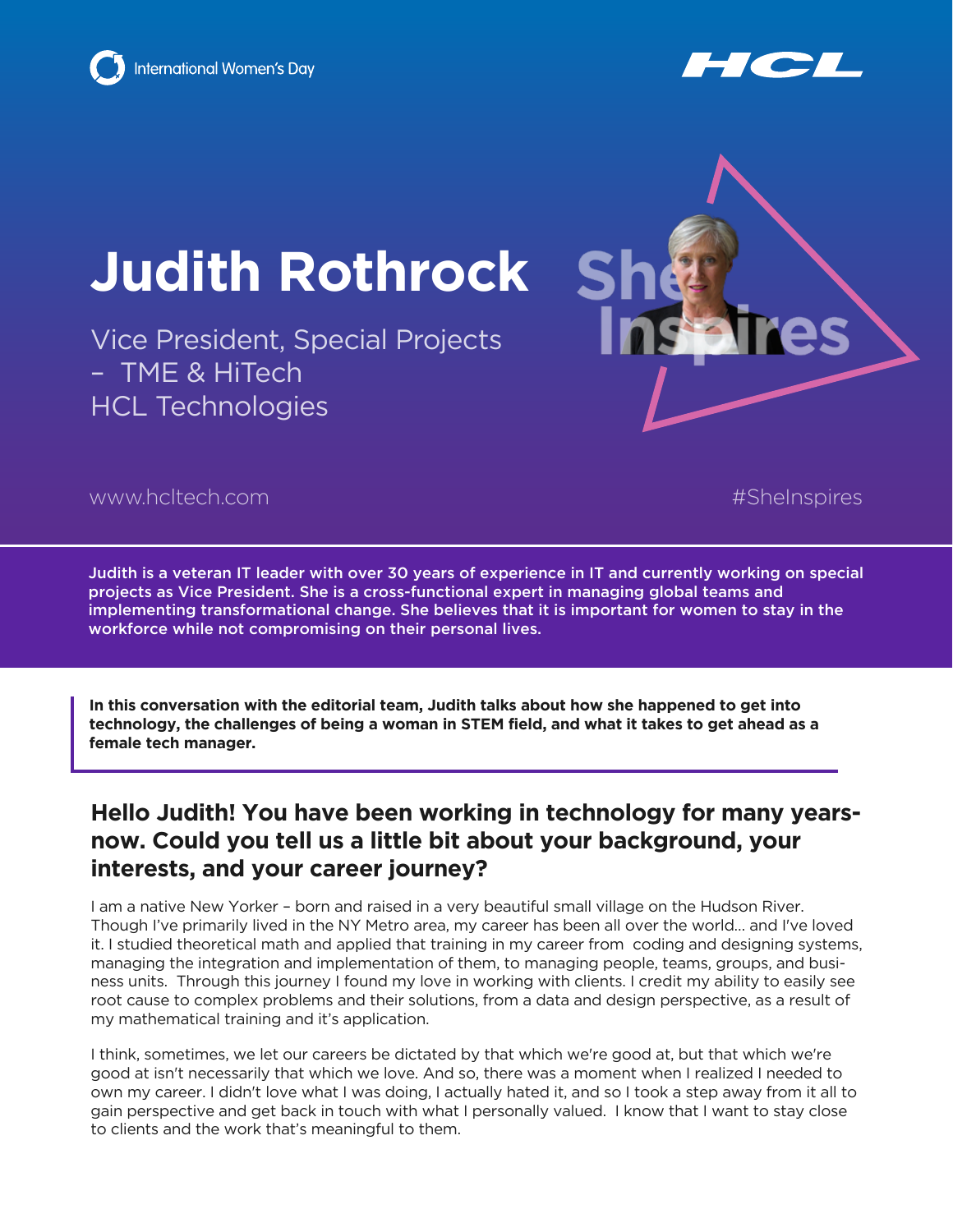# **In your opinion, how are the contributions of women unique in Business and technology?**

I'm not sure our logic is any different than someone else's. But we bring a diversity of thought, a diversity of communication style, expression that can trigger creativity, and I think it's all about creativity and innovation. I just think that women bring so much into that.

#### **What is the one maxim that you live by in your line of work?**

I have a mantra: Learn something new every day. If you're in this field, it changes so rapidly you can very quickly fall behind if you don't stay on top of it. As an example and on a personal note, I recently took an M.I.T. class in AI on my own, because I see it as one of the things that will transform our future. I knew that I didn't know all the different forms of it—IoT and ML, DL, robotics, where/how each should be applied - and I was curious about the underlying techniques that were being used….so, I stepped out and did it… and loved seeing the connectedness that each has to development techniques that have been evolving over the last 30 years.

We each own our careers and continuous learning has been a cornerstone of mine.

# **What is your philosophy about balancing between your personal life and your professional life?**

I think that sometimes work gets more of my time and it deserves to get my commitment. Does my family get my time? Of course. But do they always get an equal amount? Absolutely not. But then there are other times that it will balance out. And so, over time, we find a balance. Do I think women should not pursue a family? There used to be women I would meet and they would say 'I'm not going to have children because I would have to give up my career'. I completely disagree. I felt badly for them if that was the reason they weren't having children. I had a very demanding career and I made a decision to continue to work… and I've never regretted it. Then and now I believe that I was a better role model to my daughter by working, and I didn't have that growing up. I think it was very meaningful to continue to work and it's important for women to stay in the workforce.

## **How important is ambition for women leaders in technology today?**

I think ambition is one of those words that is sort of tinged, isn't it? It's used as a negative if used toward women, and an incredible positive if it's used toward men. But I also think that when you look at leadership and you talk about the great leaders of the world, the words that they use to describe them are feminine qualities: their ability to inspire; their ability to care for people; and their ability to nurture. There are so many words that are necessary for women to grow into and be comfortable with. Ambition is one of them.

#### **What is your message to inspire women to make their mark in technology?**

Lean in. Be uncomfortable. Because that means you're learning. If you're comfortable in what you're doing, if you're comfortable in your next job, then you're not stretching yourself enough. So, take something that is challenging you. And push yourself into it.

While working with P&G, it was wonderful (and rare) to work in an environment that is 50 percent female at the management level across the board, not just in IT. They break the mold. That's why I love them so much… sitting across from women who are normal, healthy, fun and highly achieving. There are a lot of women that you work with who have sort of an angst and an anxiety and an attitude because they had to go through so much to get to where they are. And I feel for them, but they're not fun to work with. But at P&G, these are women who have stuck together, supported one another, and it's the culture from the top down to support them. Which is lovely. We need to nurture more of that!.